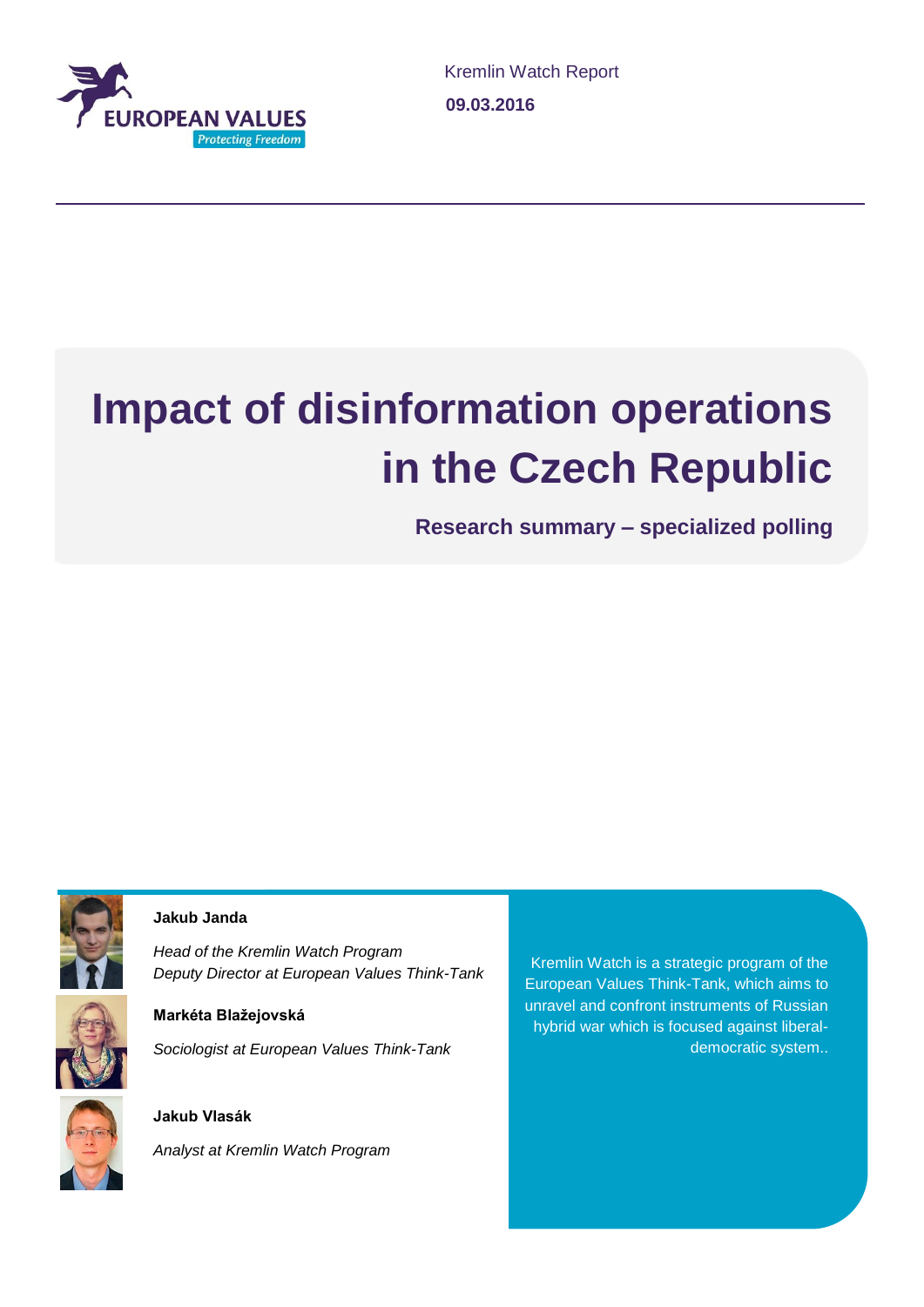

#### **About the survey**

STEM agency has conducted a poll with a representative sample of 1061 respondents. The level of trust towards disinformation spread by alternative media was tested. Based on this data, Disinformation Index was created.

The data file is a result of a representative survey among residents of the Czech Republic older than 18 years. Quota sampling was applied with criteria of gender, age, education and place of residence. Two face-to-face interviewing techniques were used – PAPI (753 respondents) and CAPI (308 respondents). 302 interviewers collaborated on the research. A total of 1,061 respondents were interviewed. The dataset was weighted by previous election to the Czech Chamber of Deputies. This poll was conducted from 13<sup>th</sup> of 21<sup>st</sup> of June 2016.

This project was done together with Slovak Atlantic Commission within framework of "GLOBSEC Trends".

## **Main findings:**

-

**A quarter of Czechs believe disinformation and disinformation projects. These people perceive threats differently, often see Russia as an ally and question or deny the geopolitical alignment of the Czech Republic to the West.**

- 25.5% of Czechs believe disinformation
- 24.5% believe the alternative (disinformation, pro-Kremlin) media more than traditional<sup>1</sup>

**Despite limited US involvement in Syria, half of Czechs believe that the USA are responsible for Syrian refugees coming to Europe. Creating this impression is the obvious aim of the pro-Kremlin disinformation operations.**

- 50.2 % of the public thinks that the hundreds of thousands of Syrian refugees coming to Europe are the responsibility of the United States
- 28.3% of Czechs think that the Russian military intervention in Syria helps to solve the Europe's migration crisis

<sup>1</sup>Respondents were provided with examples of traditional media (such as Czech Television, Czech Radio and newspapers Právo or Hospodářské noviny) and the "alternative media", which can be proven to spread disinformation (for example Parlamentní listy, AC24.cz, Prvnizpravy.cz). More about the disinformation projects can be found on www.dezinformatori.cz.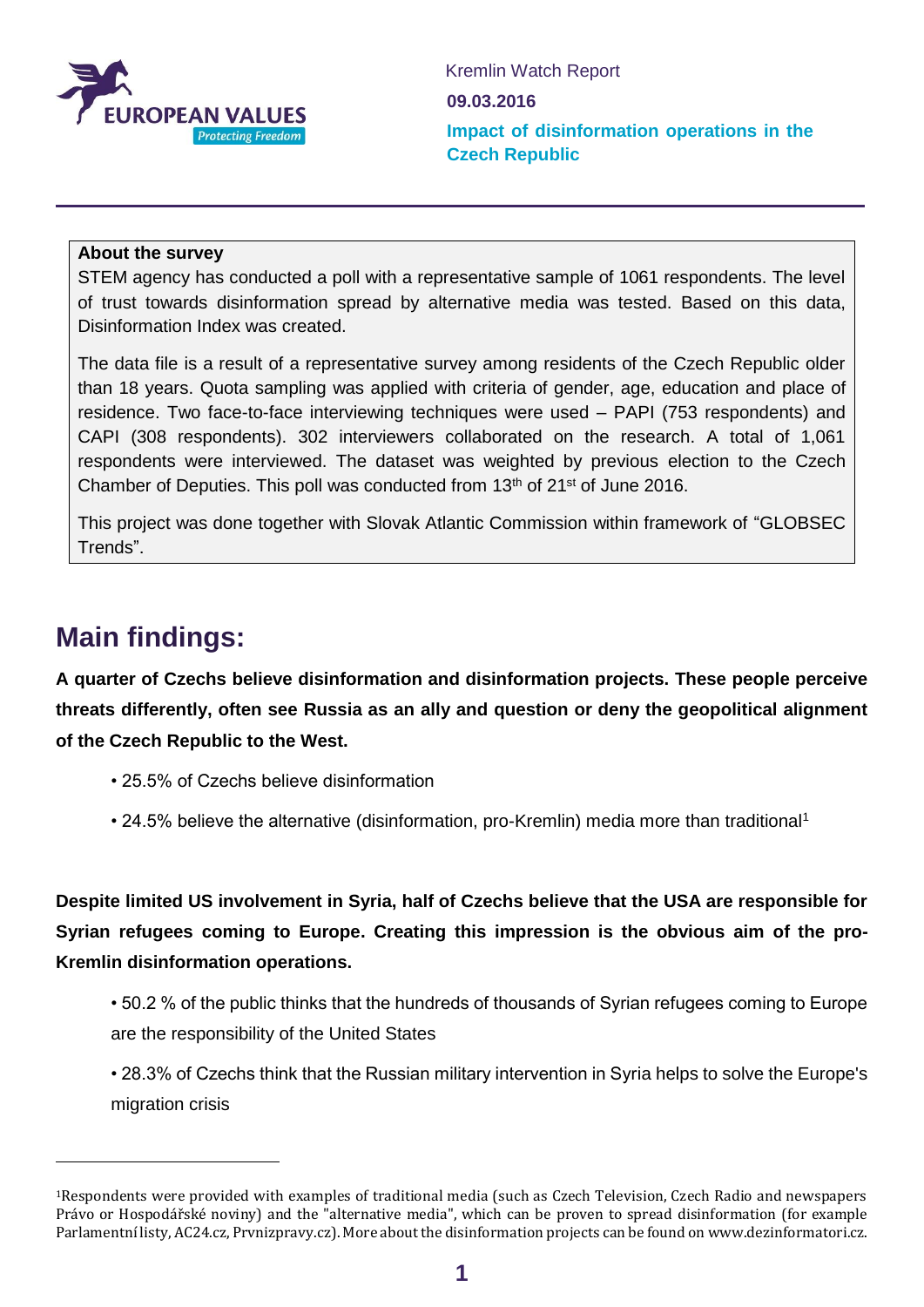

**Manipulation of the public is successful in the case of disinformation about what is happening in Ukraine. Nearly four out of ten Czechs blame the USA for the Ukrainian crisis, although there are Russian troops occupying part of the territory of Ukraine.**

- 38% of respondents think that the Ukrainian crisis was caused by US and NATO
- 30.6% of respondents believe that the fascist forces have a crucial influence on the Ukrainian government

**Only a fifth of the Czech population believe the Kremlin lie of that the organized Russian forces are not operating in Ukraine. Czech President Miloš Zeman still claims so.**

• 19.6% think that organized Russian forces do not operate in Ukraine.

**Roughly half the population wants the Czech Republic to be in position "between East and West." Four out of ten Czechs would prefer neutrality to the membership in NATO.**

• 48.3% chose a position between East and West.

• When the respondents were asked whether membership in NATO is good or bad, only 17.3% chose the second option. But as soon as the word neutrality appeared strong 39.4% responded that neutrality would be better option than NATO. We expect the use of this narrative by disinformation operations, in Slovakia it is already being used massively.

**Only less than one-third of Czechs consider EU membership a good thing. Four out of ten are undecided whether the EU is a good or bad thing, which means that in the case of a referendum on EU membership, we can expect that these people would decide only based on the experience during the campaign. The campaign can be strongly influenced by disinformation operations. Efforts to promote a referendum on leaving the EU come from the far right, far left, and the President of the Czech Republic.**

• Only 31.5% of respondents considered EU membership a good thing.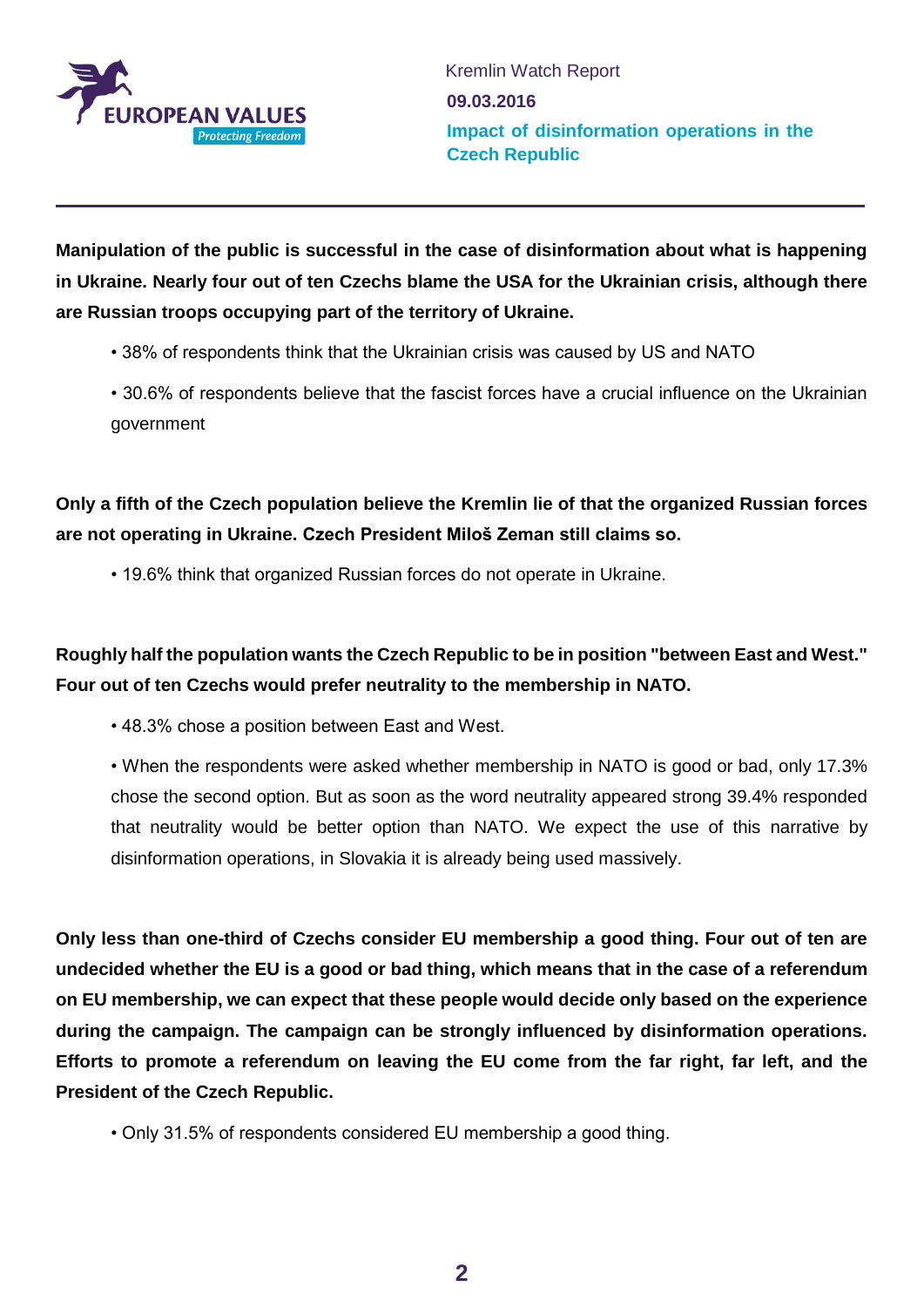

• If there was a referendum on the withdrawal of the Czech Republic from the EU, 40.6% of people would most likely decide only on the basis of an ongoing campaign before the referendum as they opted for the "don't know" option in the questionnaire.

### **Membership in NATO has strong support, building of alliance infrastructure in the country is now rejected, however, four out of ten Czechs would have supported it.**

- 55.6% of the public does not agree with allowing NATO to build its infrastructure in the country, 39.1% agree.
- 68.5% of respondents agree that NATO is important for the security of our country.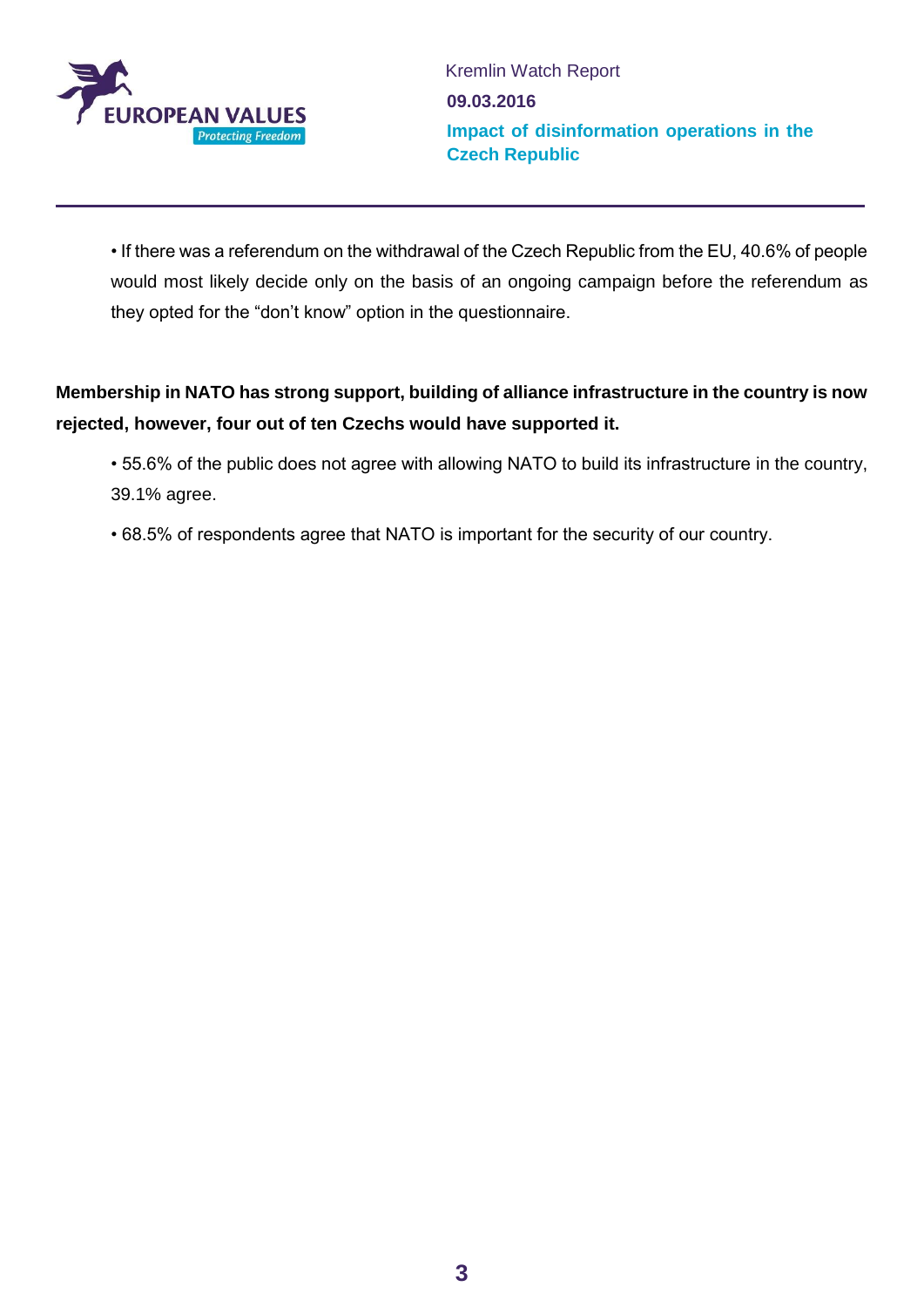

# **DETAILED RESULTS & INTERPRETATIONS**

## **GEOPOLITICS OF THE CZECH REPUBLIC**

Q1. **There has been much discussion about the geopolitical and civilizational integration of the Czech Republic in our society recently. Would you like the Czech Republic to be:**

|                                                   | %   |
|---------------------------------------------------|-----|
| Part of the West $\vert$ 30.0                     |     |
| Somewhere between the West and   48.3<br>the East |     |
| Part of the East $\vert 3.7 \vert$                |     |
| $DK/NA$   18.0                                    |     |
| Total                                             | 100 |

In the first question the respondents were asked to identify their preferred civilizational alignment of the Czech Republic. The results – 30 % choosing West, 3.7 % East and **48.3 % opting for position between West and East.** There are obviously different roots for this outcome, nevertheless we would argue that the middle "in between" position corresponds with the aim of pro-Kremlin disinformation campaigns and their subversive narrative of "*do not trust anyone, if not Russia than the West neither*."

Q2. **Which countries do you think the Czech Republic should have the closest relationship with? List three countries at most (multiple response)**

|                      | Ν   | %     |
|----------------------|-----|-------|
| Slovakia             | 670 | 63,1  |
| Germany              | 536 | 50,5  |
| Austria              | 418 | 39,4  |
| Poland               | 334 | 31,5  |
| Russia               | 207 | 19,5  |
| <b>Great Britain</b> | 153 | 14,4  |
| <b>USA</b>           | 131 | 12,3  |
| Hungary              | 105 | 9.9   |
| France               | 78  | 7,3   |
| China                | 69  | 6,5%  |
| Italy                | 13  | 1,2%  |
| Other country        | 129 | 12,1% |
| <b>DK/NA</b>         | 34  | 3,2%  |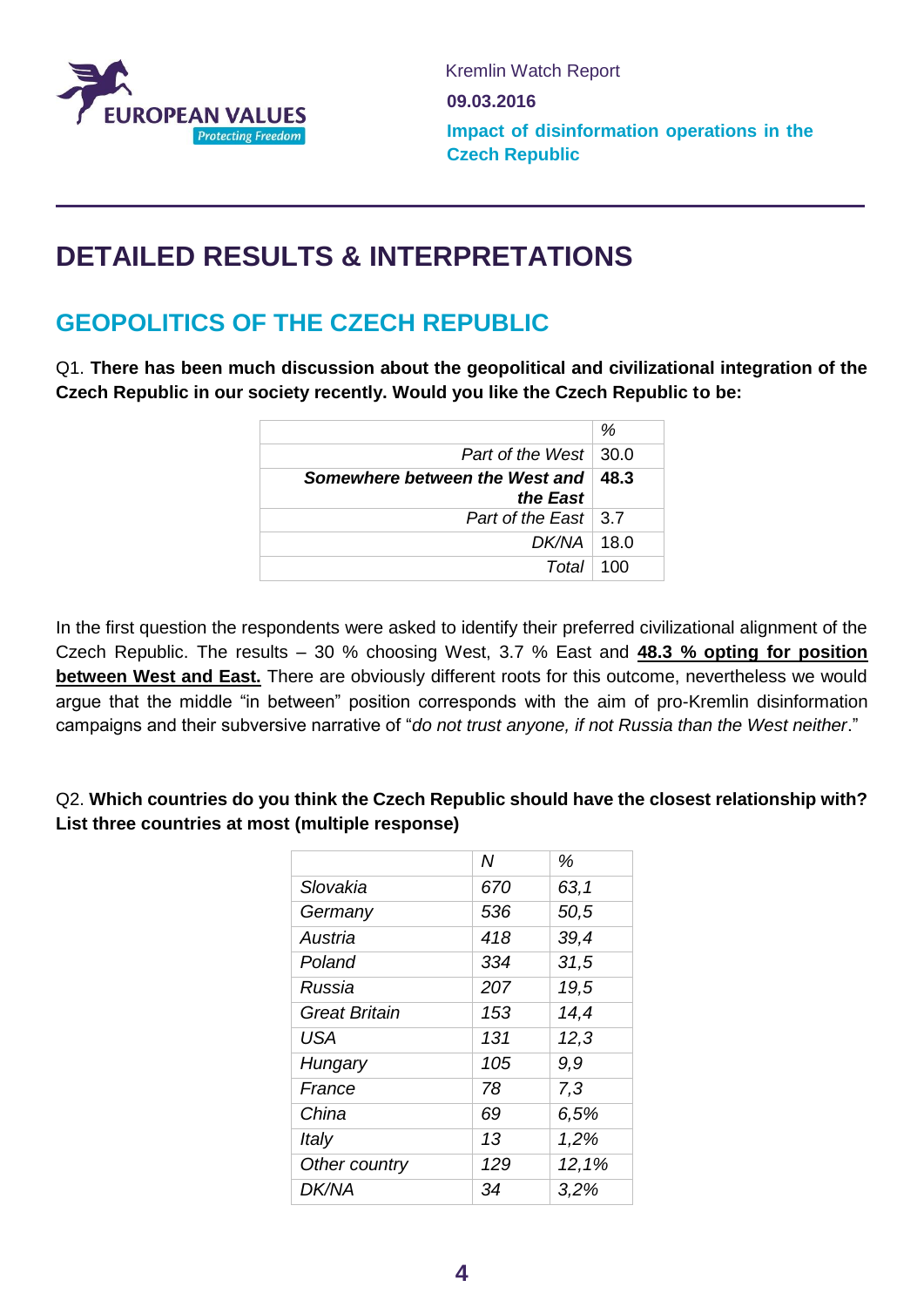

Regarding countries with which the Czech Republic should have the closest relations, the poll shows that behind Slovakia, which enjoys traditionally exceptional relations, and the neighbouring Austria, Germany and Poland, Russia (19,5%) takes place surpassing the United States (12,3 %).

Q3. **What is your opinion on the membership of the Czech Republic in following organizations? It is a:** 

|                                   | European<br><b>Union</b> | <b>NATO</b> | <b>United</b><br><b>Nations</b> | Visegrád<br>group |
|-----------------------------------|--------------------------|-------------|---------------------------------|-------------------|
| Good thing                        | 31.5                     | 43.7        | 56.1                            | 54.1              |
| <b>Bad thing</b>                  | 23.8                     | 17.3        | 8.5                             | 6.5               |
| Neither a good nor<br>a bad thing | 40.6                     | 30.1        | 26.5                            | 25.6              |
| <b>DK/NA</b>                      | 4.1                      | 8.9         | 9.0                             | 13.8              |
| Total                             | 100                      | 100         | 100                             | 100               |

The Czech public's view of the membership in the **EU is rather bleak. Only 31.5 % consider it a good thing**, which is lower than NATO, UN and the Visegrad group (the last two are much less controversial). Many people do not consider membership in the EU and NATO neither a good, nor bad thing (40.6 % and 30.1 %).

**If the referendum on Czexit is held, these 40.6 % of people will most probably decide how to vote only during and according to the campaign.** Czech EU membership might be in danger in that case also due to pro-Kremlin disinformation efforts against the EU membership. Again, there are various reasons for the low level of support for EU membership such as long-term dominance of euro-sceptic discourse, nevertheless it is a fact that the aim of pro-Kremlin disinformation campaigns is Czech Republic seriously thinking about and potentially leaving the EU.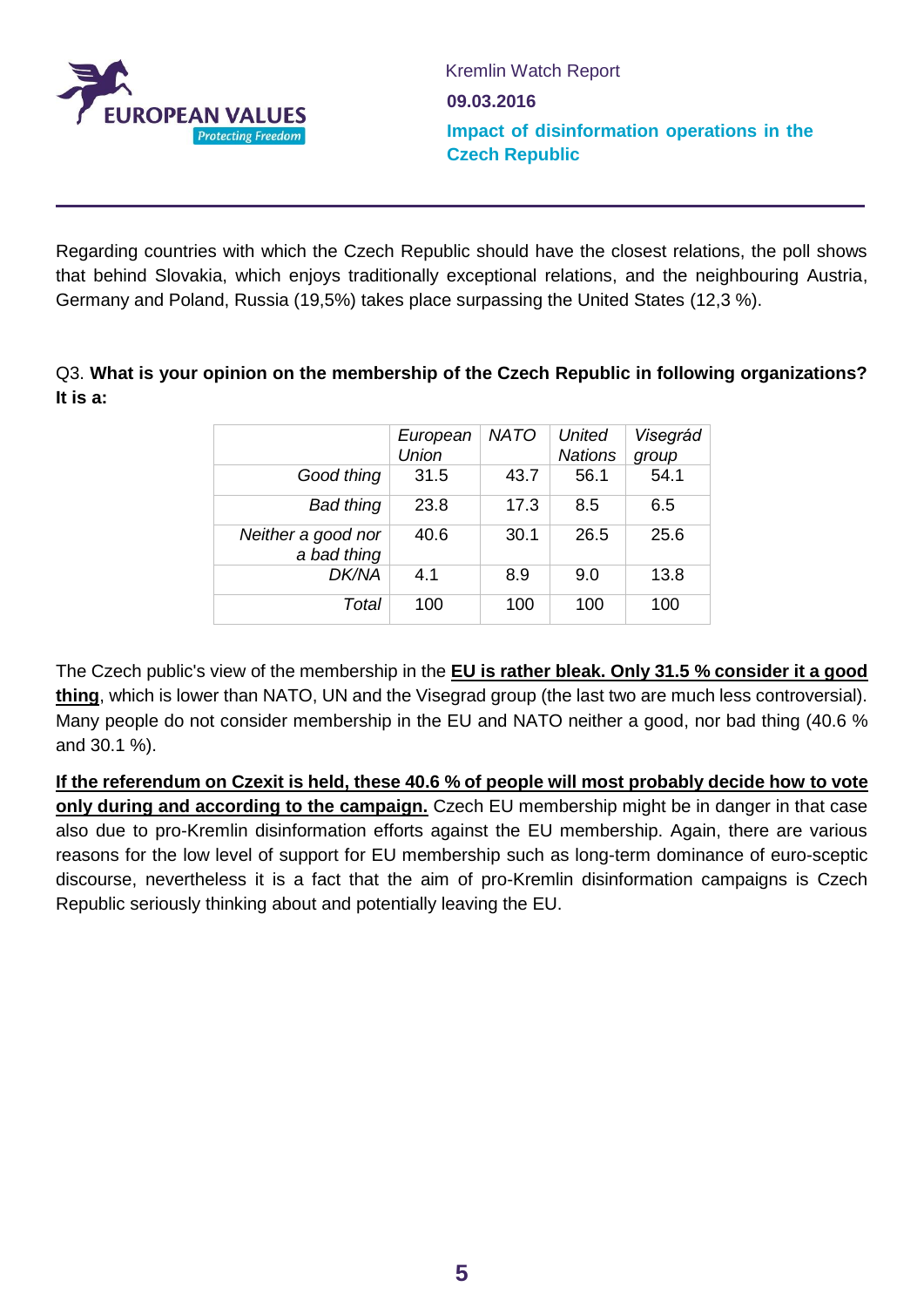

# **THREATS, NATO AND THE CZECH REPUBLIC**

#### Q6. **To what degree do you agree or disagree with the following statements?**

|                                                                                                                                                    | Completely<br>disagree | Rather<br>disagree | Rather<br>agree | Complet<br>ely agree | <b>DK/NA</b> | Total |
|----------------------------------------------------------------------------------------------------------------------------------------------------|------------------------|--------------------|-----------------|----------------------|--------------|-------|
| The Czech<br>Republic's NATO<br>membership is<br>important for our<br>security                                                                     | 7.2                    | 18.7               | 34.3            | 34.2                 | 5.6          | 100   |
| The Czech<br>Republic should<br>allow NATO to<br>build installations<br>on the country's<br>territory.                                             | 25.6                   | 30.0               | 27.8            | <u>11.3</u>          | 5.3          | 100   |
| If a NATO country<br>was under military<br>attack, the Czech<br>Republic should<br>take part - together<br>with other members<br>- in its defence. | 8.2                    | 16.7               | 42.3            | 25.4                 | 7.4          | 100   |
| If the Baltic<br>countries were<br>attacked by Russia,<br>the Army of the<br><b>Czech Republic</b><br>should take part in<br>their defence.        | 16.5                   | 24.9               | 31.1            | 15.9                 | 11.6         | 100   |

There is a considerable resistance towards placing NATO structures on the Czech soil with 55.6 % not agreeing with allowing NATO to build this infrastructure and 19.1 % in favour. On the other hand, 68.5 % agree that NATO is important for the security of the country.

25.4 % strongly agree that the Czech Republic should protect a NATO member state under attack together with other NATO member states. 42.3 % partly agree which makes the support rather strong. But when asked about specific scenario of Russia launching an attack into Baltic states the support drops and the resistance grows into 16.5 % strongly against Czech involvement and 24.9 % rather against.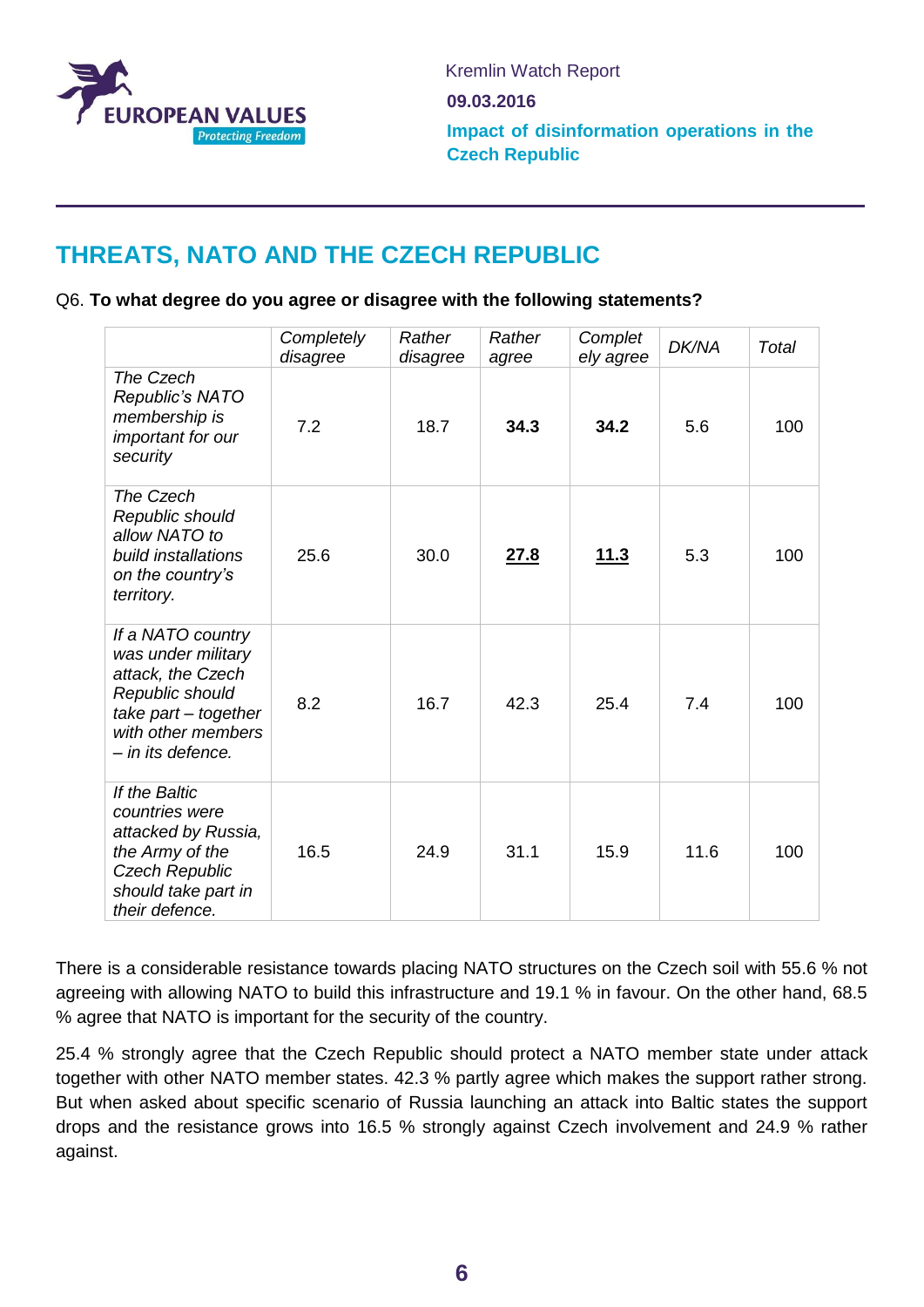

While 67,7 % Czechs say that *it a NATO country was under military attack, the Czech Republic should take part – together with other members – in its defence,* 47 % say that *If the Baltic countries were attacked by Russia, the Army of the Czech Republic should take part in their defence.* That makes it a **20,7 % difference between collective defence in general and explicit case for defending Baltic state against Russian aggression.** 

Q4. **Why do you think the Czech Republic's NATO membership is a good thing? Please state your main arguments and reasons why you think so.**

| Security, guarantee for our country<br>28.5<br>Protection from attack $\vert$ 26.2<br>Common military protection<br>16.2<br>Joint Force $ 16.0$<br><b>Border protection</b><br>2.8<br>Other answer<br>6.2<br>DK/NA<br>4.1 | % |
|---------------------------------------------------------------------------------------------------------------------------------------------------------------------------------------------------------------------------|---|
|                                                                                                                                                                                                                           |   |
|                                                                                                                                                                                                                           |   |
|                                                                                                                                                                                                                           |   |
|                                                                                                                                                                                                                           |   |
|                                                                                                                                                                                                                           |   |
|                                                                                                                                                                                                                           |   |
|                                                                                                                                                                                                                           |   |

*(N=464)*

Q5. **Why do you think the Czech Republic's NATO membership is a bad thing? Please state your main arguments and reasons why you think so.**

|                                                     | %      |
|-----------------------------------------------------|--------|
| NATO as an aggressor, criticism of<br>NATO          | 19.7   |
| Loss of independence                                | 19.0   |
| <b>High financial costs</b>                         | 10.2   |
| Mandatory participation of soldiers in<br>conflicts | 8.2    |
| Distrust, disagreement with mil.<br>organizations   | 8.2    |
| Neutrality is better                                | $4\,4$ |
| Other answer                                        | 19.5   |
| DK/NA                                               | 10.7   |

*(N=184)*

Reasons why people consider NATO membership a good thing are surprisingly in line with the real function of the organization with respondents stating that security, protection from attack and common military protection are the main benefits. On the other hand, when those who think NATO membership is a negative thing are asked to say why, conspiracy and disinformation argumentations show up, with answers like the loss of independence and NATO being an aggressive organization, pronounced by those who oppose it. Participation of Czech soldiers on missions is considered to be negative aspect of NATO membership only by 8.2 %.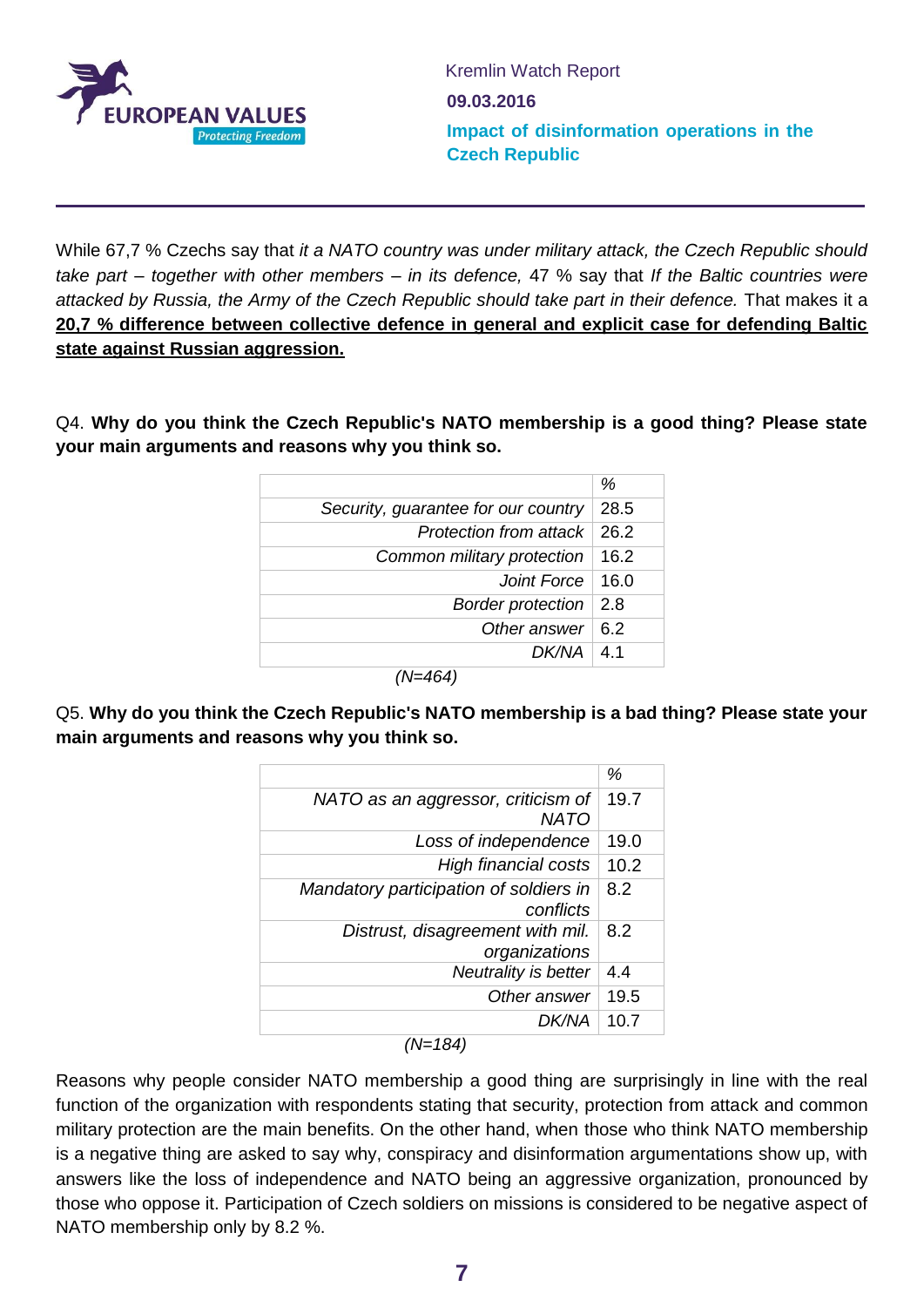

Q7. **Which threats are currently the most serious for our country? List three threats at most, please.**

| N   | $\%$ |
|-----|------|
| 532 | 50.2 |
| 440 | 41.5 |
| 223 | 21.0 |
| 190 | 17.9 |
| 72  | 6.8  |
| 69  | 6.5  |
| 66  | 6.2  |
| 59  | 5.6  |
| 55  | 5.1  |
| 48  | 4.5  |
| 32  | 3.0  |
| 28  | 2.6  |
| 25  | 2.4  |
| 256 | 24.1 |
| 67  | 6.3  |
|     |      |

The public considers the refugees (50.2 %) the biggest threat to the country at this moment. Terrorism (41.5 %) closely follows with Islamic fundamentalism third (21 %). Russia and threat from the East is the fourth most serious threat with 17.9 %.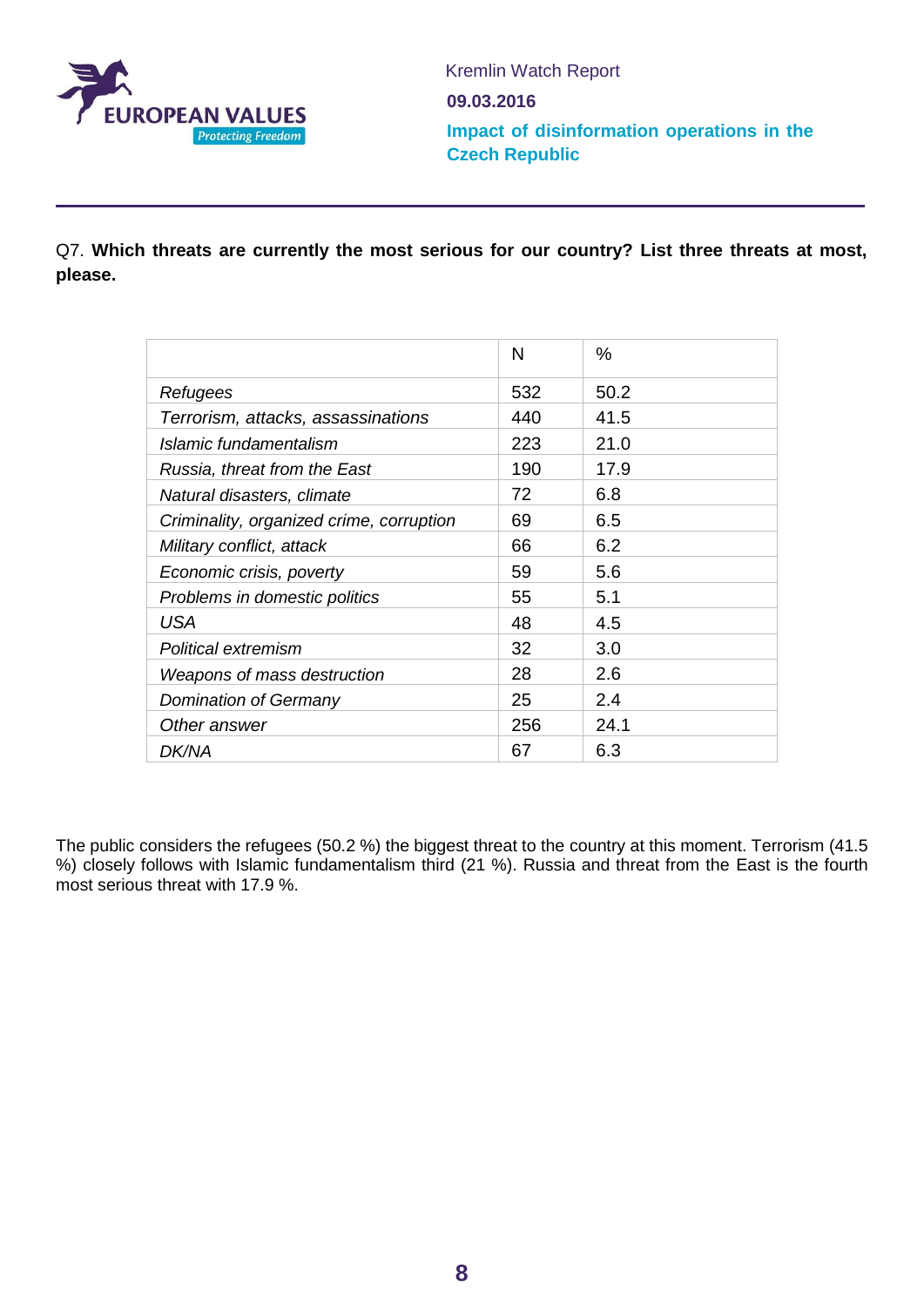

### **TRUST IN MEDIA AND CONSPIRACIES**

Q8. **Opinions on whether our citizens get quality information about the world events or whether the important things are concealed from people currently differ in the Czech Republic. Which of the two following opinions is closer to what you think?**

*A. opinion: I trust traditional media more (such as Česká televize, Český rozhlas, Právo or Hospodářské noviny)*

*B. opinion: I trust alternative media more (such as Parlamentní listy, AC24.cz, PrvníZprávy.cz)*

|                      | %    |
|----------------------|------|
| Definitely opinion A | 27.2 |
| Rather opinion A     | 31.8 |
| Rather opinion B     | 15.2 |
| Definitely opinion B | 9.3  |
| DK/NA                | 16.5 |
| Total                | 100  |

To test the trust in media, respondents were asked if they trust the traditional media or the alternative (with examples of prominent Czech media publishing disinformation content). 59 % still trusts the traditional media more, 16.5 % is undecided and considerable 24.5 % trusts the alternative media more than the traditional. The number of people who do not trust the traditional media is expected to grow as mainstream media are one of the key targets for pro-Kremlin disinformation efforts.

#### Q9. **To what degree you agree or disagree with the following statements?**

|                                                                                                                               | Completel<br>y disagree | Rather<br>disagree | Rather<br>agree | Completel<br>y agree | <b>DK/NA</b> | Total |
|-------------------------------------------------------------------------------------------------------------------------------|-------------------------|--------------------|-----------------|----------------------|--------------|-------|
| Neutrality could ensure The<br><b>Czech Republic's security</b><br>more than NATO membership.                                 | 14.9                    | 36.9               | 24.6            | <u>14.8</u>          | 8.9          | 100   |
| <b>NATO pushes Slavic nations</b><br>against each other                                                                       | 15.8                    | 42.5               | 21.9            | 10.7                 | 9.1          | 100   |
| The United States use NATO<br>to control other countries (for<br>example the Czech Republic)<br>and force their will on them. | 8.6                     | 27.7               | <u>39.1</u>     | <u>18.7</u>          | 5.9          | 100   |
| NATO is an aggressive<br>organisation, which is a threat<br>to other countries (such as<br>Russia).                           | 18.5                    | 36.7               | 24.0            | 12.2                 | 8.6          | 100   |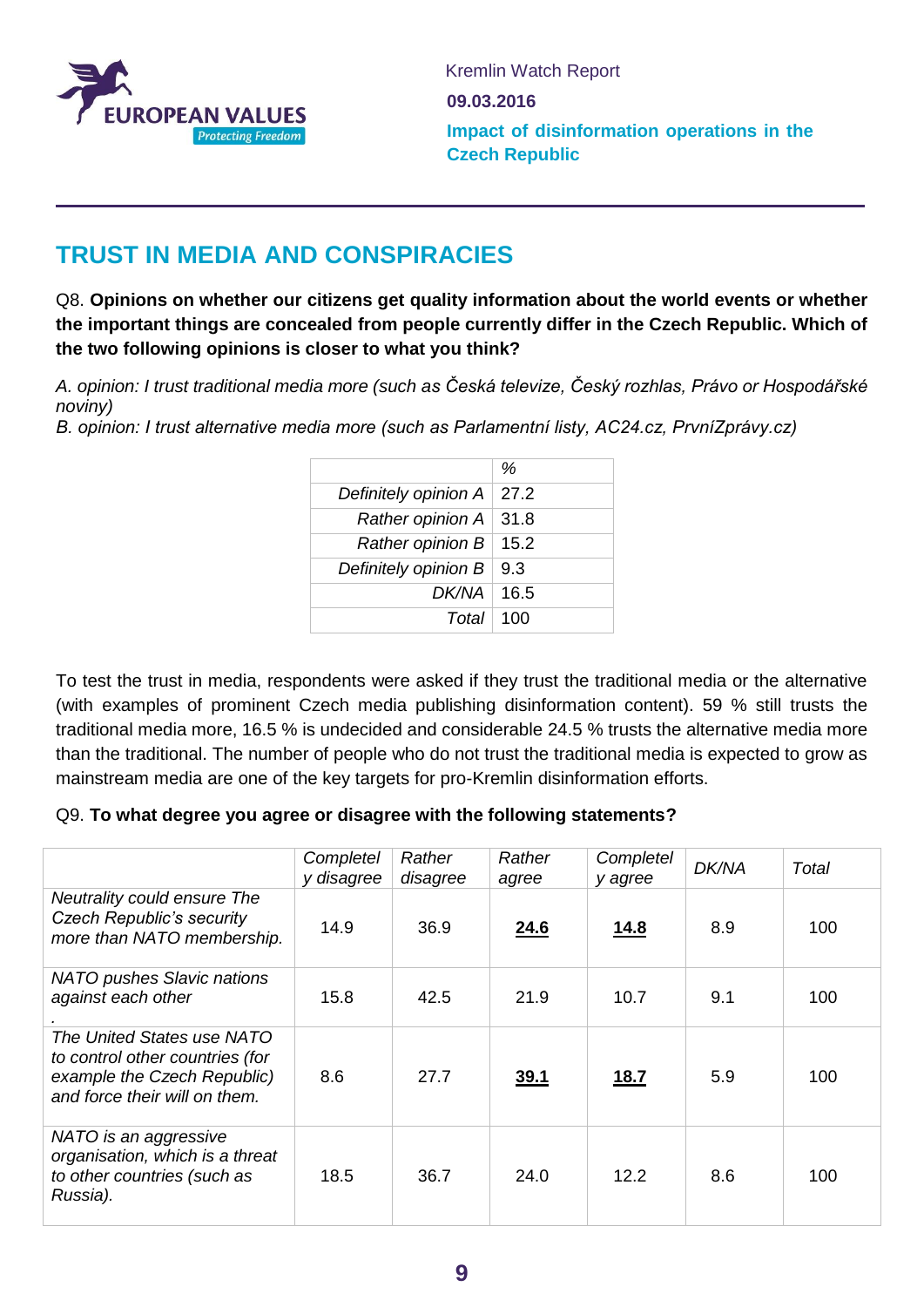

Kremlin Watch Report

**09.03.2016**

**Impact of disinformation operations in the Czech Republic**

| NATO's expansion is a breach<br>of its promise to Russia                                                                           | 15.2 | 32.1 | 20.9 | 11.6        | 20.3 | 100 |
|------------------------------------------------------------------------------------------------------------------------------------|------|------|------|-------------|------|-----|
| The Czech Republic is<br>spending too much money on<br>defence.                                                                    | 15.5 | 36.8 | 22.2 | 12.8        | 12.7 | 100 |
| NATO and the US are<br>responsible for the crisis in<br>Ukraine.                                                                   | 18.0 | 30.8 | 23.5 | <u>14.5</u> | 13.1 | 100 |
| Ukraine is part of Russia's<br>sphere of influence, thus<br>Russia has a right to have a<br>role in decisions taken on<br>Ukraine. | 31.0 | 30.6 | 22.5 | 5.2         | 10.7 | 100 |
| Fascist forces have had a<br>significant influence on the<br>decisions of Ukrainian<br>government for the last two<br>years.       | 17.2 | 32.0 | 23.4 | 7.2         | 20.3 | 100 |
| <b>Russian Federation's</b><br>organized military forces and<br>military technology operate in<br>the Eastern Ukraine              | 3.3  | 14.3 | 43.3 | 19.0        | 20.2 | 100 |
| The United States are<br>responsible for the arrival of<br>hundreds of thousands Syrian<br>refugees into Europe                    | 11.9 | 26.4 | 28.2 | 22.0        | 11.5 | 100 |

An important insight came from the question whether neutrality would secure safety better than NATO. When previously asked to say if NATO membership is a good or bad thing, only 17.3 % stated that it is negative. **But as soon the word neutrality appeared strong 39.4 % think that neutrality would be better than NATO.** Neutrality as a better alternative for NATO is widely used as a Kremlin narrative in the media and even more extensive use of this narrative is expected.

The idea that the US controls states like the Czech Republic through NATO is disturbingly prevalent with 57.8 % believing in this statement. 31.5 % believes that NATO enlargement consists of breaking the promise given to Russia not to enlarge itself (which was never officially given). This argument is a pure manufactured disinformation spread by the Kremlin and apparently it works.

Another examples of this are 38 % thinking that the Ukraine crisis was caused by the US and NATO and 30.6 % respondents stating that the fascist forces have key influence in the Ukrainian government. Very high number of 50.2 % of the public thinks that the hundreds of thousands of Syrian refugees coming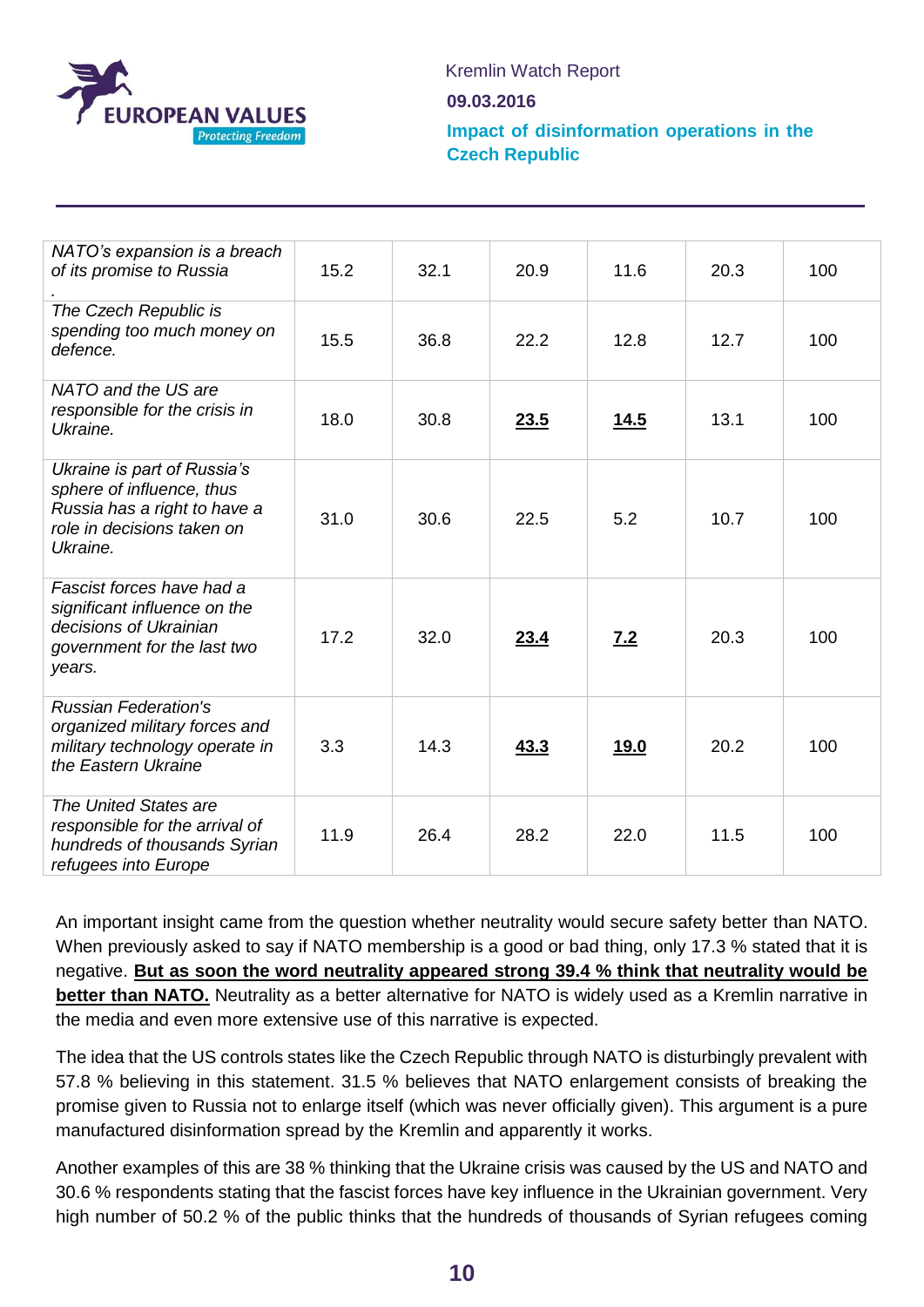

into Europe are the responsibility of the United States. This false narrative is the core of pro-Kremlin disinformation discourse, especially in Czech and Slovak language space. It is fair to assess this disinformation narrative as being successful while it has convinced significant part of Czech society about messages that are not factually true. On the other hand, **only 17.6 % thinks that the Russian forces are not operating in Ukraine**.

# **THE DISINFORMATION INDEX**

The Disinformation Index is based on nine correlating questions. The correlation has been validated by factor analysis. The disinformation index is a score combined from all of these questions. It is located on a scale 1 – 5 where 1 stands for "believes completely in disinformation" and 5 stands for "completely informed". The score is interpreted in the following manner:

| Score |                                       |
|-------|---------------------------------------|
|       | $1 - 2.49$ Believes in disinformation |
|       | $2.5 - 3.49$ Lacking information      |
|       | $3.5 - 5$ Informed                    |

According to the Index, 25.5 % of the population believe in disinformation, 35.6 % do not have sufficient information and 38.9 % can be considered informed. The data also show that the preference in alternative media influences the support for fabricated disinformation myths.

|                          | Believes in<br>disinformation | Lacking<br>information | <b>Informed</b> |
|--------------------------|-------------------------------|------------------------|-----------------|
| <b>Traditional media</b> | 19.5%                         | 35.1 %                 | 45.4%           |
| Alternative media        | 39.6%                         | 31.2 %                 | 29.2 %          |
| Lacking information      | 26.2 %                        | 43.4 %                 | 30.1%           |
| Total                    | 25.6 %                        | 35.5 %                 | 38.9%           |

Among those who trust the alternative media 39.6 % believe in disinformation while only 19.5 % among those who trust the traditional media. In contrast, 45.5 % of those who trust the traditional media can be considered informed, with alternative media this is only 29.2 %.

Generally, however, we can say that confidence in disinformation is also high among those who trust the traditional media. The scores cannot be considered favourable.

Age has a significant influence. The group between 18 to 29 believes in disinformation the least (19.6 %) but also lacks information the most (40.2 %). The best informed people are between 30 and 44 (43.5 %) and the least those who are older than 60 (31.4 % disinformed).

Education also has an effect. Best informed are the university graduates (47.7 %). Among people with elementary education 30.4 % subscribes to disinformation, but more often they lack information (40.9 %).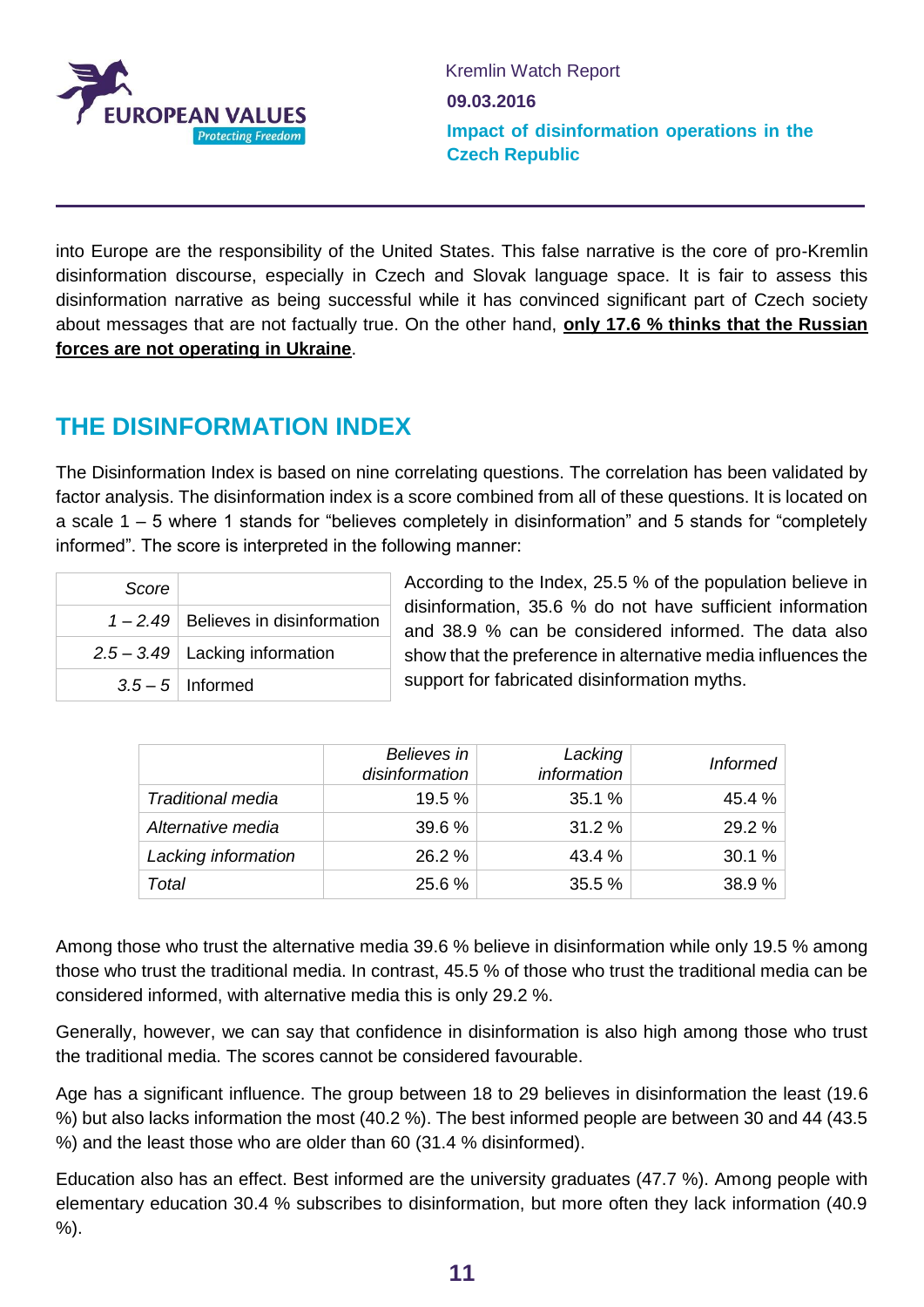

Preference in the alternative media has an impact on the perception of threats. Confidence in the pro-Kremlin media raises concerns about refuges and migration, problems in domestic politics, fear of the US, EU and Germany. Conversely, decreases the fear of terrorism, Russia and electoral conflicts and foreign attack.

Trust in the alternative media also has an impact on the perception of Russia as an ally, on the low support for Czech alignment to the West and on the belief that neutrality would guarantee the security of the Czech Republic better than NATO membership.

### **ROLE OF THE US AND RUSSIA**

#### Q10. **Do you see the role of the United States in Europe and the world as positive or negative?**

|                        | %    |
|------------------------|------|
| Completely positive    | 4.0  |
| <b>Rather positive</b> | 30.8 |
| Rather negative        | 32.2 |
| Completely negative    | 19.0 |
| <b>DK/NA</b>           | 14.0 |
| Total                  | 100  |

When asked to say whether they see the role of the US in Europe negatively or positively, only 4 % of the respondents see it definitely positively and 19 % see it negatively, 30.8 % see it rather positively and 32.2 % rather negatively.

### Q11. **Do you think that the Russian military intervention in Syria helps to solve the European migration crisis?**

|                   | %    |
|-------------------|------|
| Definitely yes    | 7.1  |
| Rather yes        | 21.1 |
| <b>Rather not</b> | 33.0 |
| Definitely not    | 20.5 |
| DK/NA             | 18.2 |
| Total             | 100  |

The majority of 53.5 % think that Russia's involvement in Syria does not help to solve the European migration crisis and **28.2 % thinks otherwise**. Again, this fits into the pro-Kremlin disinformation narrative that Russia is fighting ISIS in Syria, despite many factual evidence that main portion of Russian involvement is not targeted at countering ISIS in Syria.